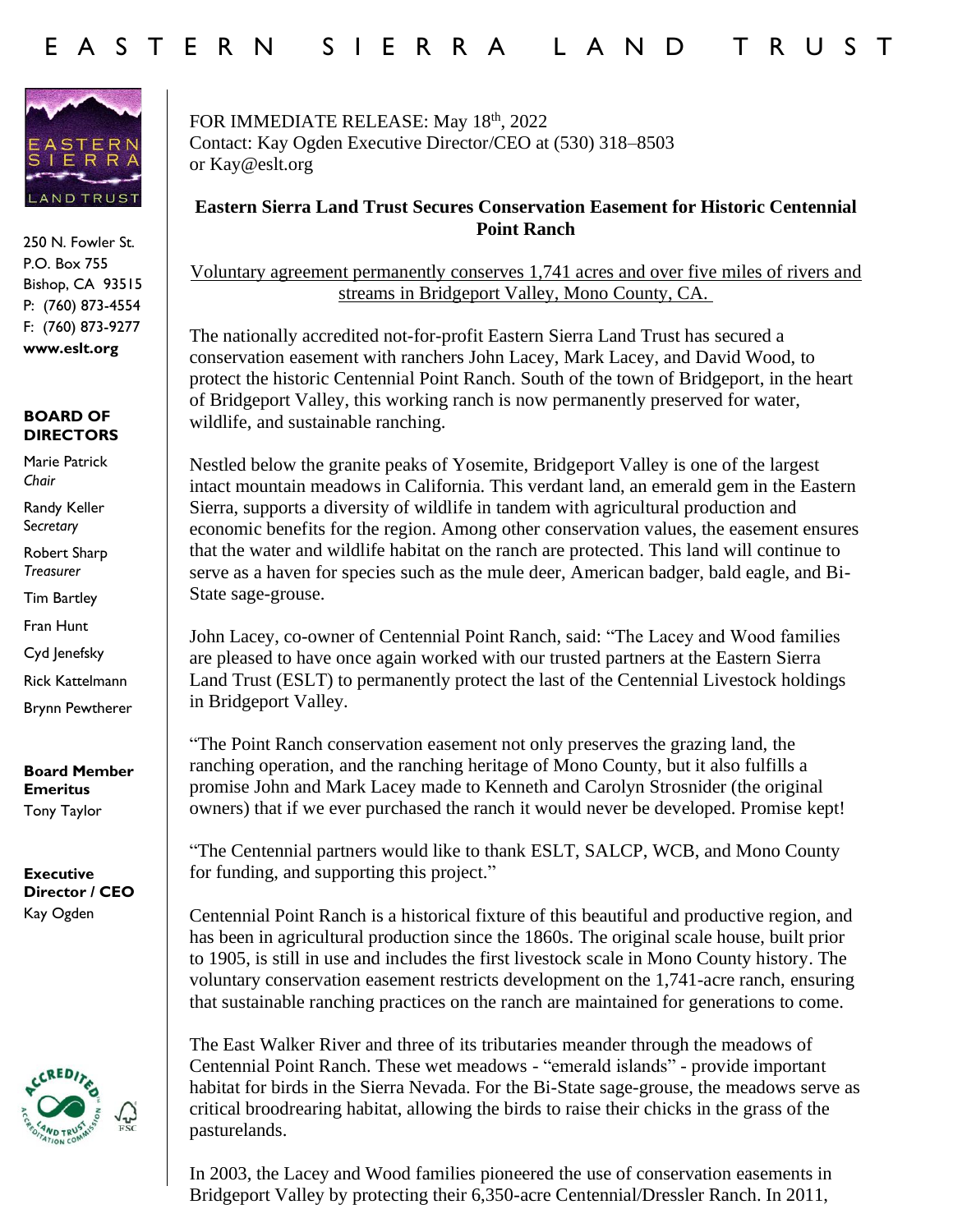they worked with ESLT to protect an additional 718 acres. The new agreement to protect the 1,741-acre Centennial Point Ranch brings the total land in Bridgeport Valley that these conservation-minded landowners have conserved to over 8,800 acres. These protected lands are contiguous, ensuring habitat connectivity across Bridgeport Valley.

"We are so pleased to have worked with Mark, John, and David on this important project. Their dedication and perseverance to complete this complicated conservation project were inspiring. Because of their vision, this working ranch will remain undeveloped, protected forever for the wildlife that rely on its flowing waters and wide-open meadows," says Kay Ogden, Executive Director/CEO of Eastern Sierra Land Trust.

Eastern Sierra Land Trust worked with John Lacey, Mark Lacey, and David Wood to craft the conservation easement, and secure the state funding needed to complete the project. Funders include the California Strategic Growth Council's Sustainable Agricultural Lands Conservation Program and the California Wildlife Conservation Board (WCB). Crucial technical support was provided by the USDA's Natural Resources Conservation Service.

## **About Eastern Sierra Land Trust**

Eastern Sierra Land Trust works with willing landowners to protect vital lands in the Eastern Sierra region for their scenic, agricultural, natural, recreational, historical, and watershed values, and is an accredited land trust. To learn more about ESLT's work and how to get involved, visit [www.eslt.org.](http://www.eslt.org/)

## **About our Funding Partners**

The Wildlife Conservation Board protects, restores, and enhances California's spectacular natural resources for wildlife and for the public's use and enjoyment in partnership with conservation groups, government agencies, and the people of California.

The Centennial Point Ranch project was supported by California Strategic Growth Council's Sustainable Agricultural Lands Conservation Program (SALC) in collaboration with the Department of Conservation. SALC is part of California Climate Investments, a statewide initiative that puts billions of Cap-and-Trade dollars to work reducing greenhouse gas emissions, strengthening the economy, and improving public health and the environment – particularly in disadvantaged communities.

```
***
```
**Photos** (for high resolution images, please contact [byron@eslt.org](mailto:byron@eslt.org) or [kay@eslt.org.](mailto:kay@eslt.org))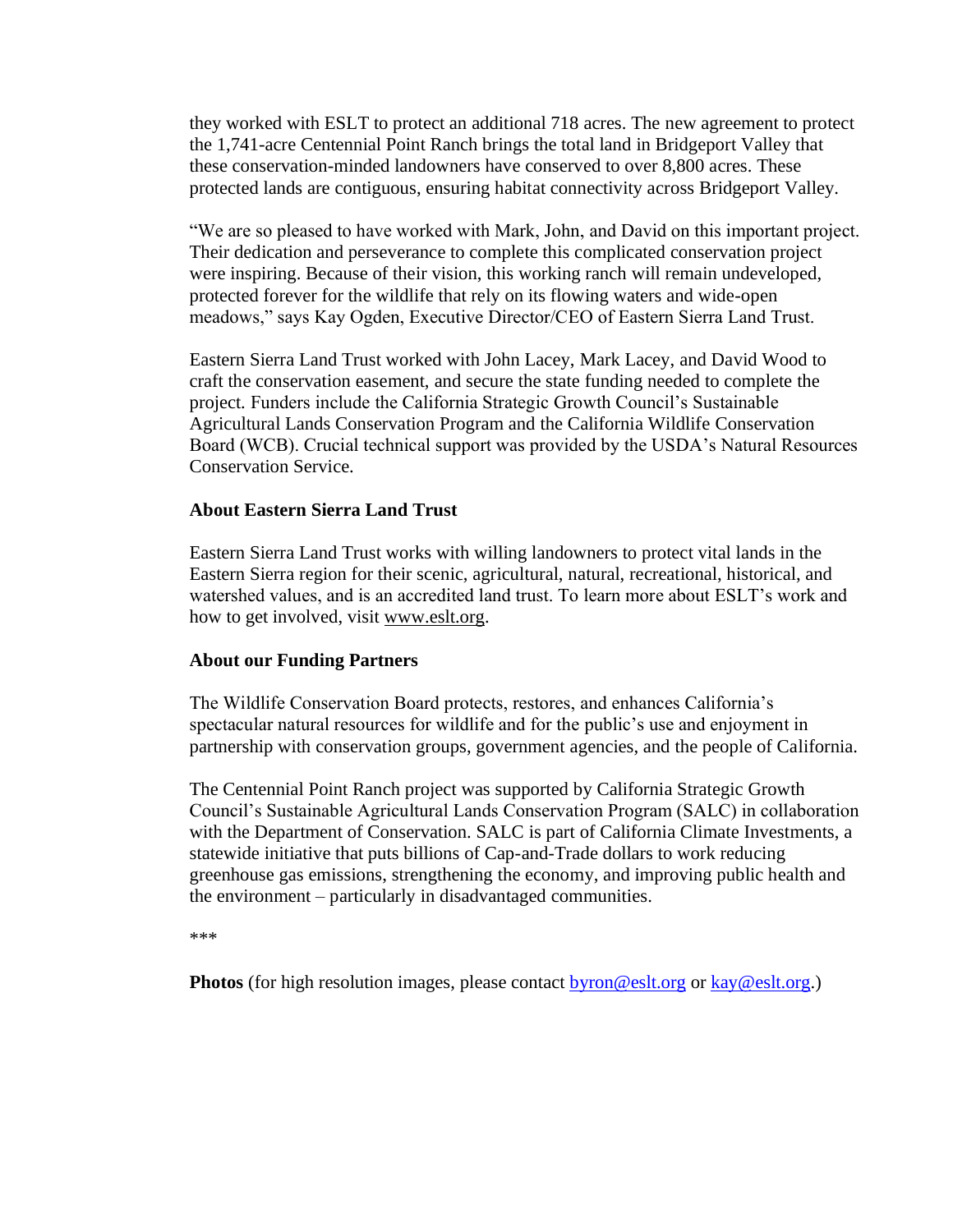

Caption: The 1,741-acre Centennial Point Ranch conservation easement protects the wet meadows that provide crucial brood-rearing habitat for the Bi-State greater sagegrouse. Photo by Sara Kokkelenberg.



Caption: The pastureland of Centennial Point Ranch will be preserved for sustainable ranching practices. Photo by Sara Kokkelenberg